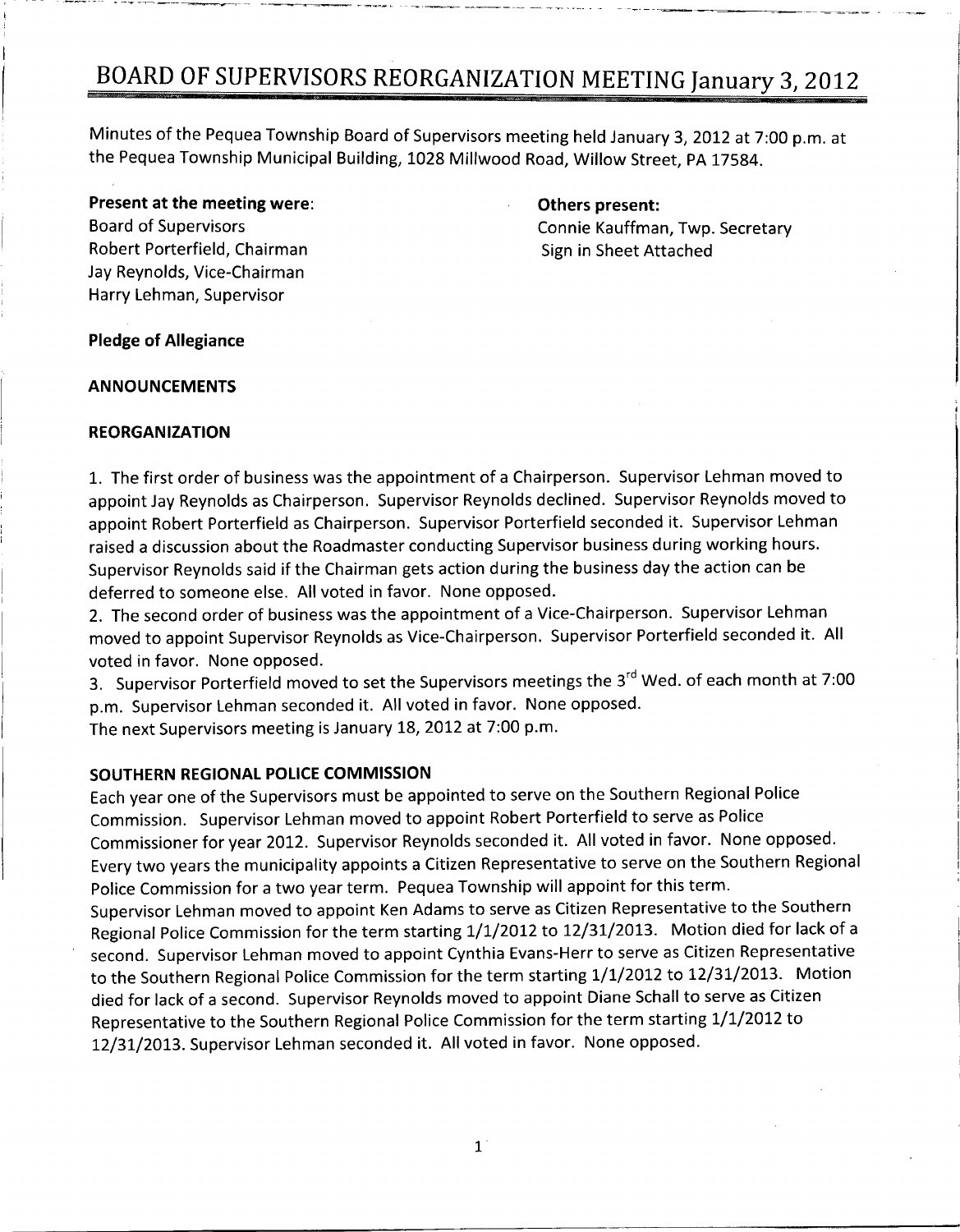### REAPPOINTMENTS APPOINTMENTS AND WAGES

P

1. Supervisor Porterfield moved to appoint Connie Kauffman as Secretary. Supervisor Lehman seconded it. All voted in favor. None opposed.

2. Supervisor Porterfield moved to appoint Jeanette Miller as Treasurer. Supervisor Reynolds seconded it. All voted in favor. None opposed.

3. The motion to appoint an Administrative Assistant was tabled.

4. Supervisor Reynolds moved to re-appoint Bob Porterfield as Roadmaster. Supervisor Lehman seconded it. All voted in favor. None opposed.

5. Supervisor Lehman moved to appoint Jeanette Miller as Open Records Officer. Supervisor Reynolds seconded it. All voted in favor. None opposed.

6. Supervisor Porterfield moved to appoint Jeanette Miller as Street Light Tax Collector. Supervisor Lehman seconded it. All voted in favor. None opposed.

7. Supervisor Porterfield moved to delete Park & Recreation Board liaison after discussion with several of our municipalities around us (this is an in-house). Supervisor Lehman seconded it. All voted in favor. None opposed.

8. Supervisor Lehman moved to delete road crew liaison. Supervisor Porterfield seconded it. All voted in favor. None opposed.

9. Supervisor Reynolds moved to appoint Supervisor Porterfield as volunteer fire company liaison. Supervisor Lehman seconded it. All voted in favor. None opposed.

10. Supervisor Porterfield moved to delete computer liaison. Supervisor Reynolds seconded it. All voted in favor. None opposed.

voted in ravor. None opposed.<br>11. Supervisor Reynolds moved to appoint Supervisor Lehman as voting delegate for the PA State Convention with all three Supervisors authorized to attend. Supervisor Lehman declined due to his health situation. Supervisor Porterfield moved to appoint Supervisor Reynolds as voting delegate for the PA State Convention with all three Supervisors authorized to attend. Supervisor Lehman seconded it. All voted in favor. None opposed.

12. Supervisor Porterfield moved to appoint Supervisor Lehman to represent Pequea Township for the Community Block Grant Program in 2012. Supervisor Reynolds seconded it. All voted in favor. None opposed

13. Supervisor Lehman moved to be a member of the Southern Lancaster County Inter-municipal Committee for 2012 and to appoint Supervisor Reynolds to represent Pequea Township at the monthly meetings. Supervisor Porterfield seconded it. All voted in favor. None opposed.

14 Supervisor Lehman moved to appoint David Lockard as Sewage Enforcement Officer and Mark Deimler as Alternate SEO. Supervisor Reynolds seconded it. All voted in favor. None opposed. 15 Supervisor Porterfield moved to appoint Mark Deimler of Solanco Engineering as Zoning Officer and Code Enforcement Officer. Supervisor Reynolds seconded it. Supervisor Lehman raised a discussion that the Board of Supervisors did not interview Mr. Deimler. Supervisor Reynolds stated the Board of Supervisors had the opportunity to call Mr. Deimler. Supervisors Reynolds and Porterfield voted "yea." Supervisor Lehman voted "nay." Supervisor Porterfield moved to set the the Board of Supervisors had the opportunity to call Mr. Deimler. Supervisors Reynolds and<br>Porterfield voted "yea." Supervisor Lehman voted "nay." Supervisor Porterfield moved to s<br>wage for Mark Deimler at \$16,300.00 Reynolds and Porterfield voted "yea." Supervisor Lehman voted "nay."

16 Supervisor Porterfield moved to appoint Mike Saxinger as Alternate Zoning Officer and Code Enforcement Officer at \$50.00 per hour. Supervisor Reynolds seconded it. All voted in favor. None opposed

2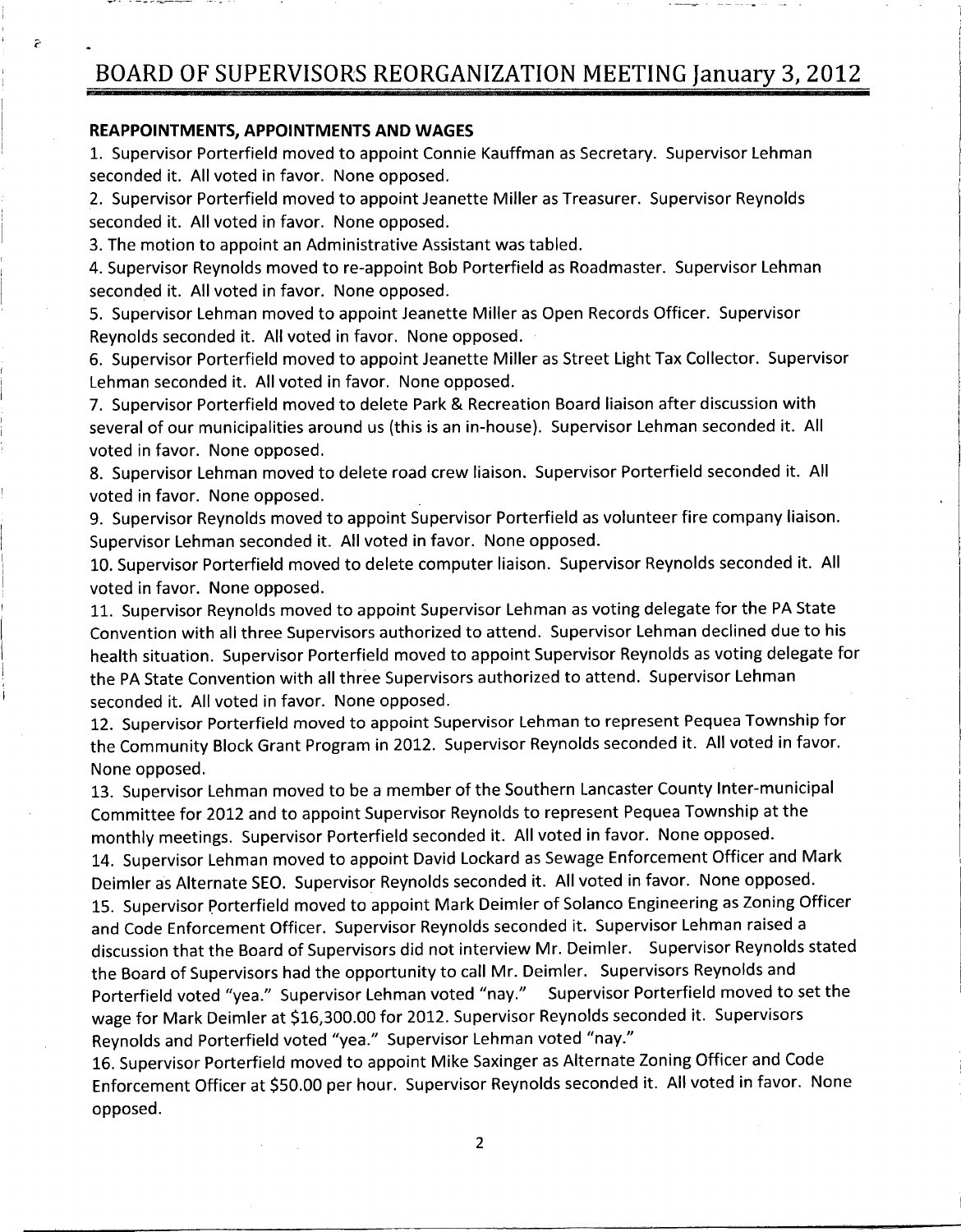17. Supervisor Lehman moved to appoint Robert Heckrote to the Pequea Township Planning Commission for a four-year term ending January 2016. Motion died for lack of a second. Supervisor Reynolds moved to appoint Bill Schall to the Pequea Township Planning Commission for <sup>a</sup> fouryear term ending January 2016. Supervisor Porterfield seconded it. All voted in favor. None opposed. 18 Supervisor Lehman moved to appoint Jeffrey Frey to the Pequea Township Planning Commission for a four-year term ending January 2016. Motion died for lack of a second. Supervisor Lehman moved to appoint David S. Rhoads, Jr. to the Pequea Township Planning Commission for a four-year term ending January 2016. Motion died for lack of a second. Supervisor Porterfield moved to appoint Lucy Gillichbauer to the Pequea Township Planning Commission for a four-year term ending January 2016. Supervisor Reynolds seconded it. Supervisors Reynolds and Porterfield voted "yea." Supervisor Lehman voted "nay."

19. Supervisor Lehman moved to appoint Robert Kilgore to the Park and Recreation Board for a fiveyear term to expire January 2017. Motion died for lack of a second. Supervisor Reynolds moved to appoint Janet Hess to the Park and Recreation Board for a five-year term to expire January 2017. Supervisor Porterfield seconded it. Supervisors Reynolds and Porterfield voted "yea." Supervisor Lehman abstained from voting

20 Supervisor Reynolds moved to appoint Joan Gogoj to the Park and Recreation Board for <sup>a</sup> five year term to expire January 2017. Supervisor Porterfield seconded it. Supervisor Lehman raised a discussion about taking away the current leadership citing Barry Acker who is already working on Community Days. Supervisors Reynolds and Porterfield voted "yea." Supervisor Lehman voted "nav."

21. Supervisor Porterfield moved to appoint Rob Mellinger to the Zoning Hearing Board for a fiveyear term to expire January 2017. Supervisor Reynolds seconded it. Supervisor Lehman raised a discussion questioning how many meetings Mr. Mellinger has been to since we got some other applicants who have been to meetings and understand zoning, for example Cynthia Evans-Herr. Supervisors Reynolds and Porterfield voted "yea." Supervisor Lehman voted "nay."

22. Supervisor Lehman moved to appoint Ken Adams as Chairperson of the Vacancy Committee for 2012. Motion died for lack of a second. Supervisor Porterfield moved appoint Jean Bitts as Chairperson of the Vacancy Committee for 2012. Supervisor Reynolds seconded it. Supervisor Lehman raised a discussion that with no disrespect to Mrs. Bitts, we are in serious litigation with Mr applicants who have been to meetings and understand zoning, for example Cynthia Evans-Herr.<br>Supervisors Reynolds and Porterfield voted "yea." Supervisor Lehman voted "nay."<br>22. Supervisor Lehman moved to appoint Ken Adams are in legal litigation with to any Board. Supervisors Reynolds and Porterfield voted "yea." Supervisor Lehman voted "nay."

23. Supervisor Porterfield moved to appoint Matthew Creme, Jr. of Nikolaus & Hohenadel, LLP as Solicitor for all general purposes. Supervisor Reynolds seconded it. Supervisor Lehman raised a discussion about giving the new Solicitor a time frame of thirty (30) to sixty (60) days which would give us time to evaluate and at the February meeting we could reappoint or appoint someone else Supervisors Reynolds and Porterfield voted "yea." Supervisor Lehman voted "nay."

24. Supervisor Porterfield moved to appoint Jack L. McSherry, Jr., Inc. as Engineer for all general purposes. Supervisor Lehman seconded it. All voted in favor. None opposed.

25. Supervisor Porterfield moved to adopt Resolution #354-2012 to appoint PNC Bank and PLGIT as depositories for Pequea Township for 2012. Supervisor Lehman seconded it. All voted in favor. None opposed

3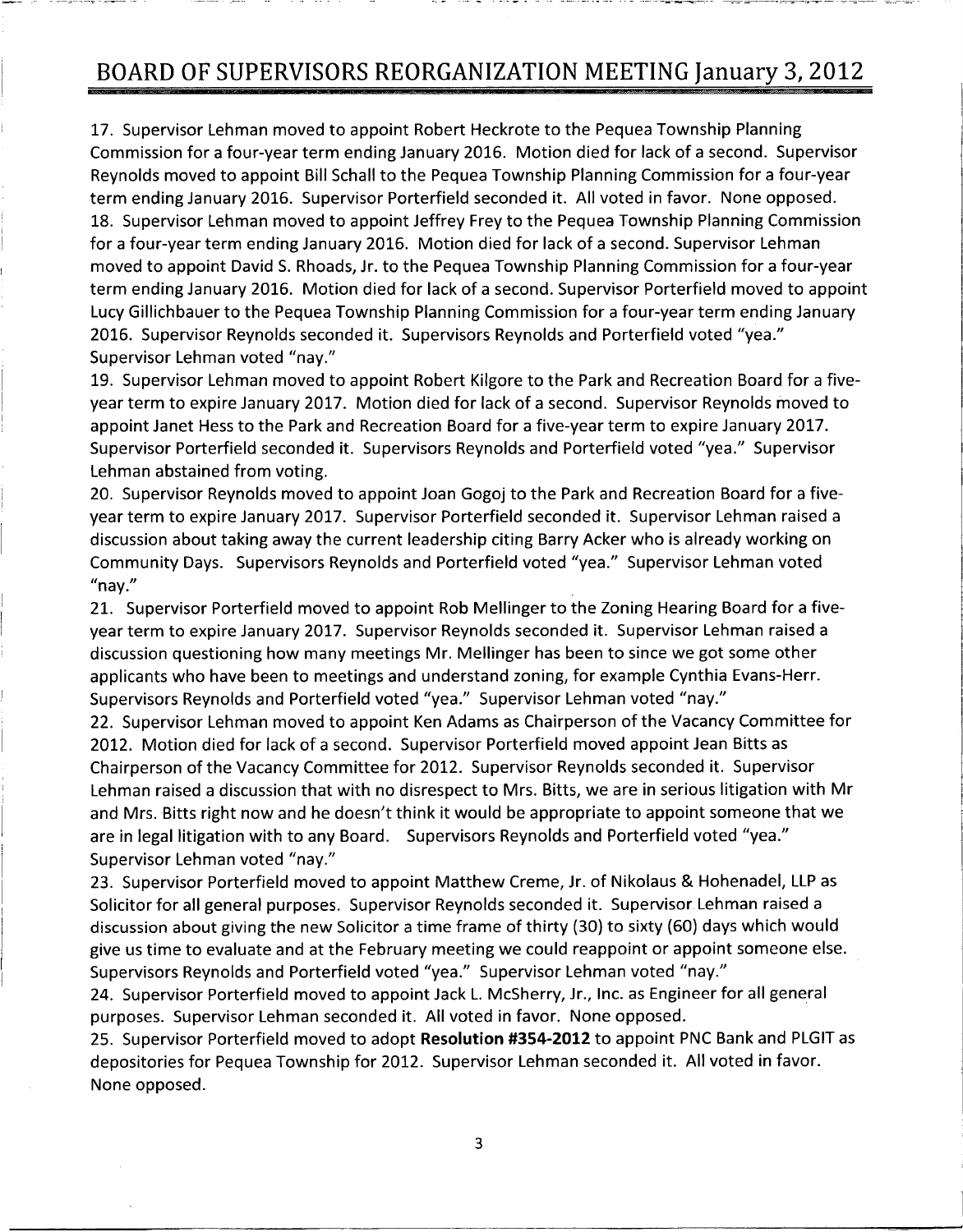26. Supervisor Porterfield moved to set the Zoning Hearing Board members rate of pay at \$40.00 per meeting. Supervisor Reynolds seconded it. All voted in favor. None opposed.

27. Supervisor Porterfield moved to approve mileage reimbursement for Supervisors and employees for use of their own vehicle for township business at the rate allowed by the current IRS standard for 2012. Supervisor Reynolds seconded it. Supervisor Lehman raised a discussion that for the past two 26. Supervisor Porterfield moved to set the Zoning Hearing Board members rate of pay at \$40.00 p<br>meeting. Supervisor Reynolds seconded it. All voted in favor. None opposed.<br>27. Supervisor Porterfield moved to approve milea 2012. All voted in favor. None opposed.

28. Supervisor Porterfield moved to keep the Personnel Policy benefits for 2012 same as Personnel Policy adopted on July 21, 2010. Supervisor Reynolds seconded it. All voted in favor. None opposed.<br>29. Supervisor Lehman moved to set the Treasurer's Bond at \$800,000.00 for 2012. Supervisor 2012. Supervisor Reynolds seconded it. Supervisor Lehman raised a discussion that for the pas<br>
2012. All voted in favor. None opposed.<br>
28. Supervisor Porterfield moved to keep the Personnel Policy benefits for 2012 same a Reynolds seconded it. All voted in favor. None opposed.

30. Supervisor Lehman moved to set the Street Light Tax Collectors bond at \$25,000.00 for 2012. Supervisor Reynolds seconded it. All voted in favor. None opposed.

31. Supervisor Lehman moved to keep the township office hours at 9 am to 4 pm Monday through Friday and the road crew hours at the Roadmaster's discretion. Supervisor Reynolds raised a discussion since Jeanette Miller comes in at 7:30 a.m. and some people might like to drop things off on their way to work. Supervisor Lehman said it works out well for Jeanette Miller to have that quiet time before the office officially opens. Supervisor Reynolds seconded it. All voted in favor. None opposed

32. Supervisor Porterfield tabled the appointment of Emergency Management Coordinator. Supervisor Lehman moved to appoint Robert Gregg as Alternate Emergency Management Coordinator. Supervisor Reynolds seconded it. All voted in favor. None opposed.

Supervisor Reynolds raised <sup>a</sup> discussion about making <sup>a</sup> motion to send out letters to Fire Departments requesting volunteers for the Emergency Management Coordinator position Supervisor Reynolds moved to send West Willow Fire Company and New Danville Fire Company <sup>a</sup> letter requesting volunteers for the Emergency Management Coordinator position. Supervisor Lehman seconded it. All voted in favor. None opposed.

33 Supervisor Porterfield move to appoint Supervisor Reynolds for Emergency Management Coordinator liaison. Supervisor Lehman seconded it. All voted in favor. None opposed. 34. Supervisor Lehman moved to adopt Resolution #355-2012 naming Jeanette Miller for Chief Administrative Officer as of January 3, 2012 for the purpose of carrying information to the Department of the Auditor General, and to administer funds with the Principal Financial Group. Supervisor Reynolds seconded it. All voted in favor. None opposed.

#### LEVY TAXES FOR 2012

T e

1 Supervisor Porterfield moved to reappoint the County of Lancaster to fill the vacancy of tax collector to collect the real estate tax for Pequea Township for the year 2012. Supervisor Reynolds seconded it. All voted in favor. None opposed.

#### APPOINTMENT OF CPA

1. Supervisor Lehman moved to adopt Resolution #356-2012 to appoint Bertz, Hess & Co., LLP to audit the accounts of the Township of Pequea for the year ending 12/31/2011. Supervisor Porterfield seconded it. All voted favor. None opposed.

4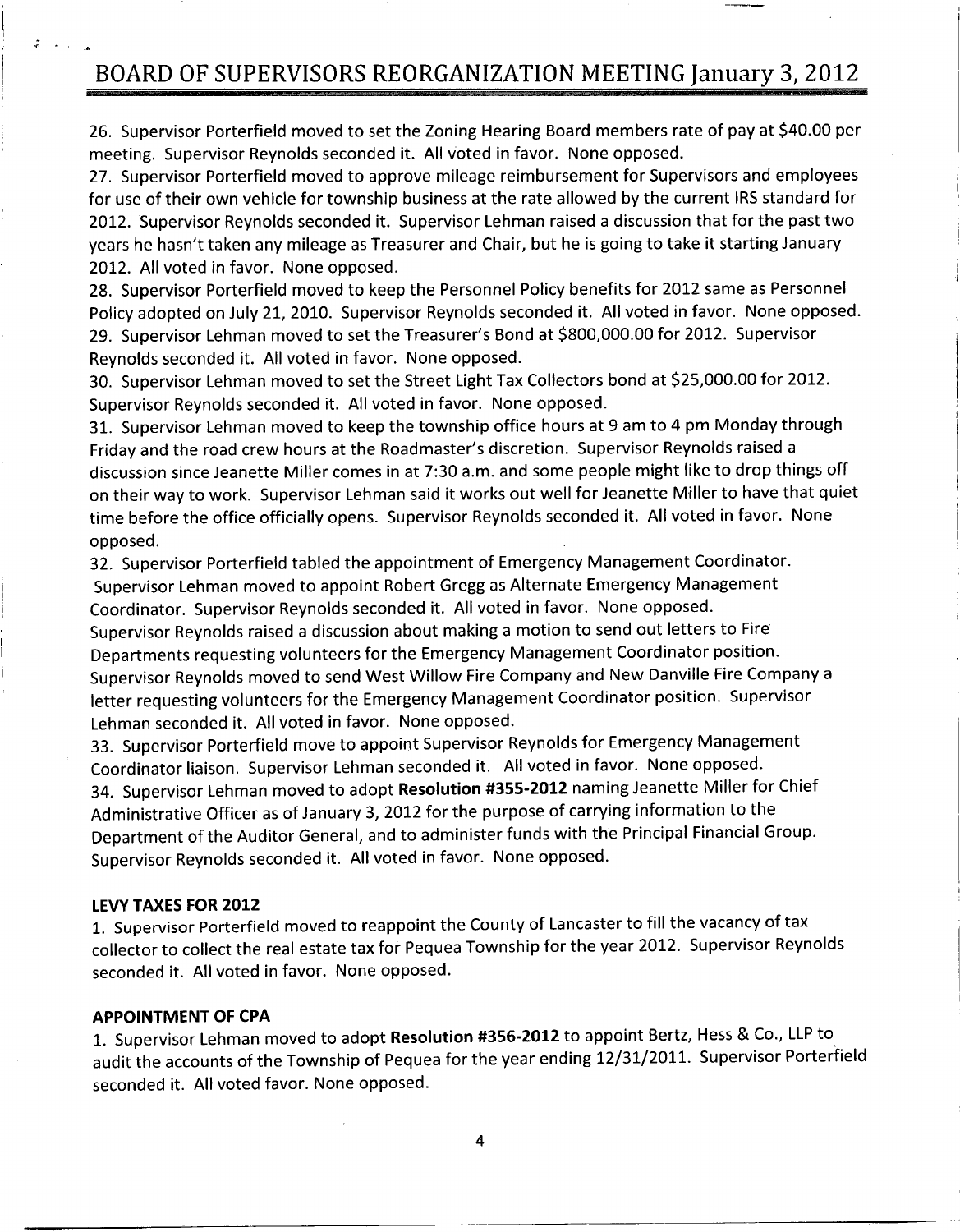MEETING ADJOURNED: The meeting adjourned at 7:30 p.m.

Respectfully submitted,

Connie Kai Nona

Connie Kauffman, Township Secretary